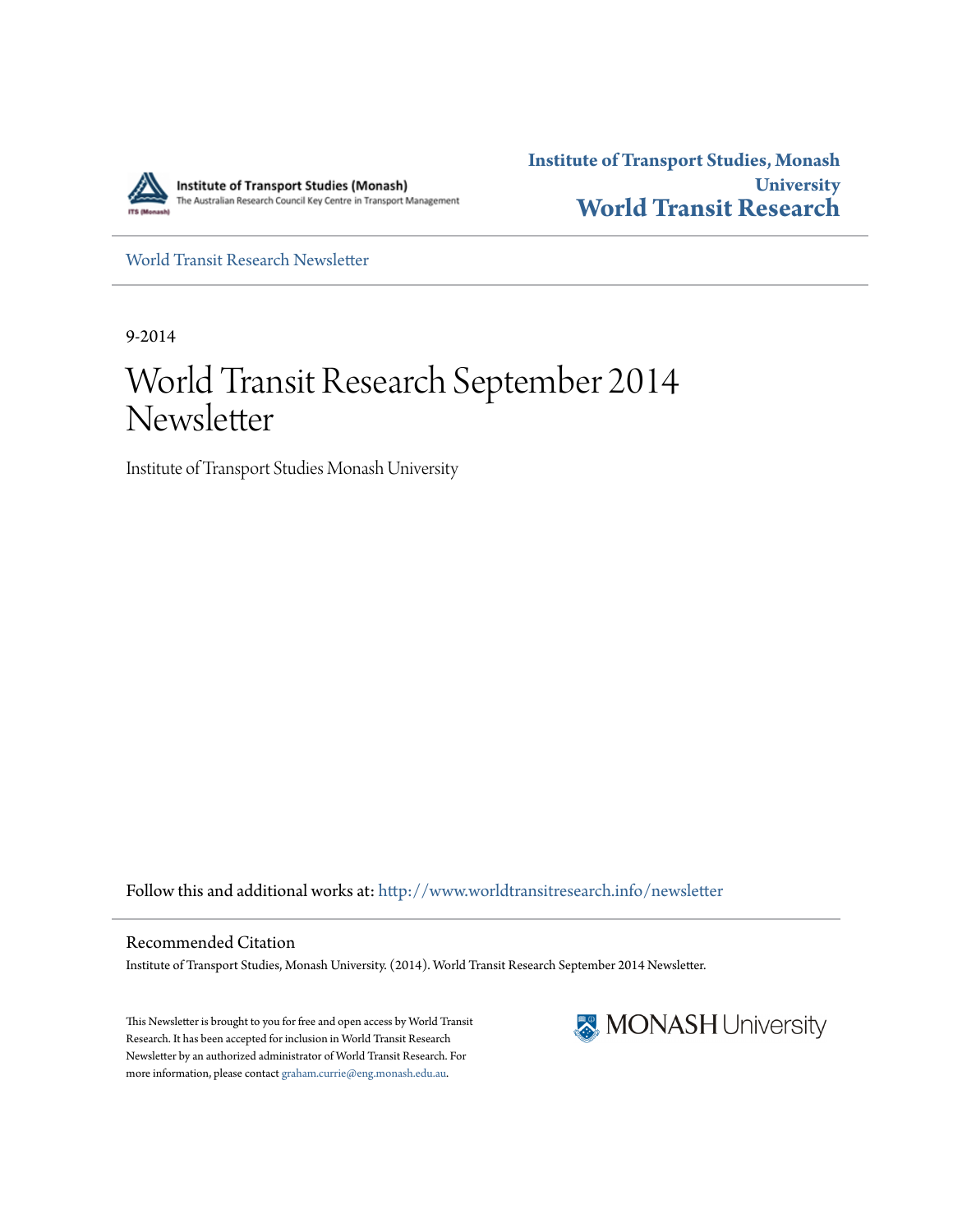

## **World Transit Research**

## **September 2014 Newsletter**

[http://www.worldtransitresearch.info](http://www.worldtransitresearch.info/)

Welcome to the WORLD TRANSIT RESEARCH (WTR) clearinghouse newsletter. This newsletter, which is published bi-monthly, summarises new research published in the field which has been added to the World Transit Research clearinghouse research database.

WTR is now used by public transport researchers in over 7,000 cities and towns in 170 countries worldwide.

## **BACKGROUND**

World Transit Research (WTR) is designed to help public transport practitioners and researchers get easier access to quality research in the field of public transport planning. WTR is a free repository of research papers, reports, research abstracts and links to research findings from leading research journals indexed and searchable to ensure easier access to topics of interest. The site is developed and run by the Public Transport [Research Group](http://eng.monash.edu.au/civil/research/centres/its/research-activities/public-transport-planning.html) at the Institute of Transport Studies, Monash University. The clearinghouse performs the following functions:

- Search/Find The database is searchable on key words and also via a list of subject areas
- Newsletter Subscription Those accessing the website can enrol in a free email newsletter. This broadcasts new publications in the field every 2 months
- Links links to relevant associated sites are provided
- Submit Research Researchers can use the website to suggest items for inclusion in the database. Copyright requirements are described.

### **NEWSLETTER**

Your recommendation can help grow our number of subscribers. Do you know someone interested in public transport research that would like to receive this newsletter? Ask them to go to<http://www.worldtransitresearch.info/> and enter their email address in the box provided under **Newsletter** 

### **NEW ADDITIONS**

World Transit Research clearinghouse now includes some 5273 research reports/papers. Some 51 published papers have been added. The new ones are listed in the attached table. In addition new journals and relevant papers are also occasionally added from previous publication records.

### **CONTRIBUTE YOUR RESEARCH AND INCREASE YOUR CITATIONS**

Should you have any relevant papers that you think should be included in this repository, please log on to [www.worldtransitresearch.info](http://www.worldtransitresearch.info/) and click on the Submit Research icon. The WTR Clearinghouse is a very effective tool to increase author citations of research since it acts to publicise your research to those interested in this field.

## **UNSUBSCRIBE**

Click here to **unsubscribe** from this newsletter.

#### **JOURNAL SUBSCRIPTIONS**

Articles on the following two pages denoted with an asterisk \* are from Journals that require a subscription to view the full article.

## **SUGGESTIONS WELCOMED**

If you have any queries or suggestions on how to improve our publication, we would love to hear from you at: [enquiries@worldtransitresearch.info](mailto:enquiries@worldtransitresearch.info)

#### Wendy Walker Research Clearing House Manager [enquiries@worldtransitresearch.info](mailto:enquiries@worldtransitresearch.info) PH +61 3 9905 5568 Fax: +61 3 9905 4944

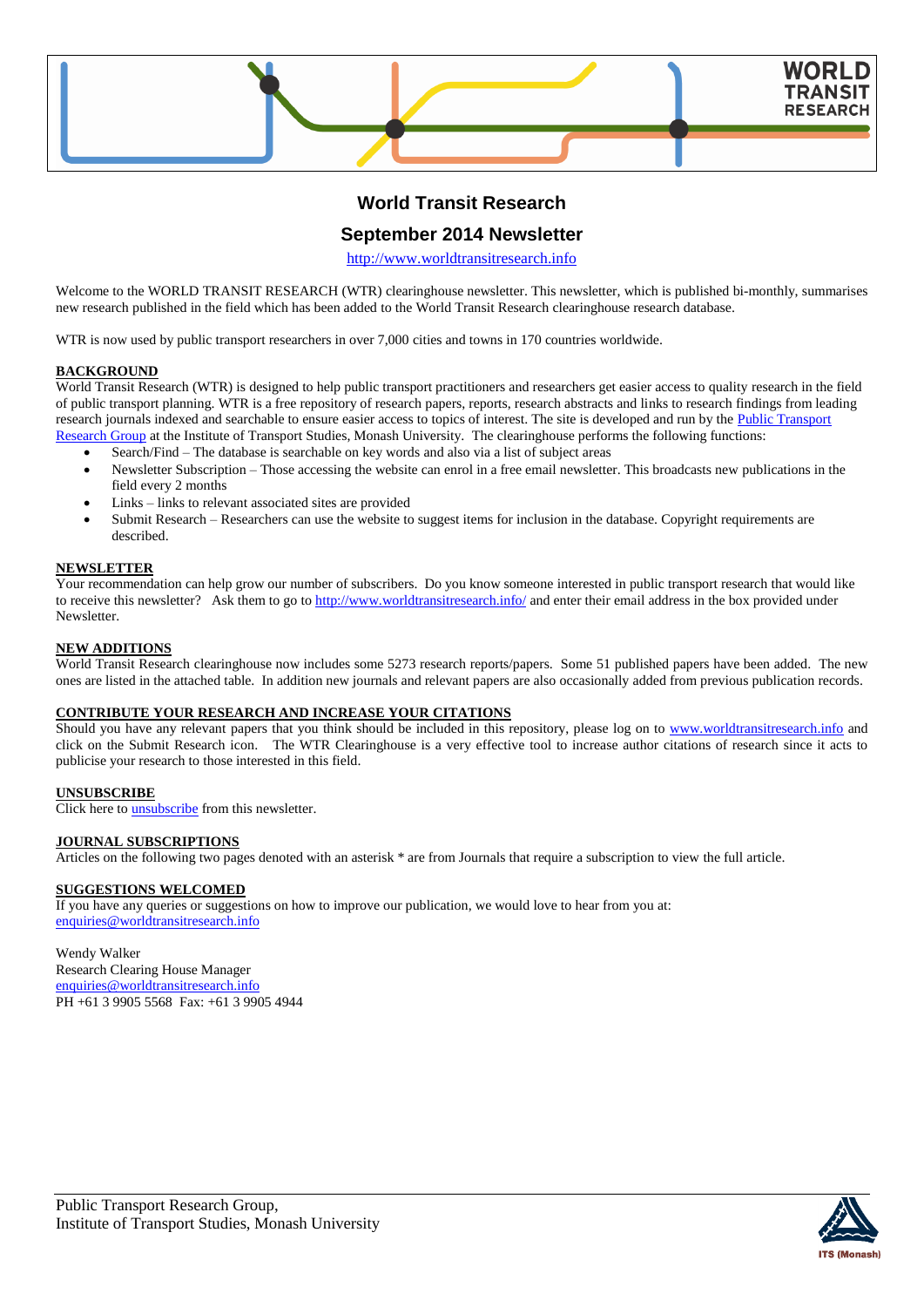## **WORLD TRANSIT RESEARCH – NEW RESEARCH PUBLICATIONS**

| <b>AUTHOR</b>                              | <b>TITLE</b>                                                                                             | <b>DATE</b> |
|--------------------------------------------|----------------------------------------------------------------------------------------------------------|-------------|
| J P Bocarejo, I J Portilla, J M Velásquez, | An innovative transit system and its impact on low income users: the case                                | 2014        |
| M N Cruz, A Peña, D R Oviedo               | of the Metrocable in Medellín*                                                                           |             |
| W Liu, J Teng                              | Analysis and Optimization of the Capacity Bottlenecks of Elevated Bus                                    | 2014        |
|                                            | <b>Rapid Transit System*</b>                                                                             |             |
| E W Martin, S A Shaheen                    | Evaluating public transit modal shift dynamics in response to bikesharing: a<br>tale of two U.S. cities* | 2014        |
| A I Kay, R B Noland, S DiPetrillo          | Residential property valuations near transit stations with transit-oriented                              | 2014        |
|                                            | development*                                                                                             |             |
| L Sun, J G Jin, D-H Lee, K W Axhausen, A   | Demand-driven timetable design for metro services*                                                       | 2014        |
| Erath                                      |                                                                                                          |             |
| T Liu, A Ceder, J Ma, W Guan               | <b>CBVC-B: A System for Synchronizing Public-transport Transfers Using</b>                               | 2014        |
|                                            | Vehicle-to-Vehicle Communication*                                                                        |             |
| S Shiravi, M Zhong, F Hosseini             | Using LiDAR Data for Measuring Transit Stop Coverage*                                                    | 2014        |
| T Lin, J Xia, T P Robinson, K G Goulias, R | Spatial analysis of access to and accessibility surrounding train stations: a                            | 2014        |
| L Church, D Olaru, J Tapin, R Han          | case study of accessibility for the elderly in Perth, Western Australia*                                 |             |
| M Kimball, M Chester, C Gino, J Reyna      | Assessing the Potential for Reducing Life-Cycle Environmental Impacts                                    | 2013        |
|                                            | through Transit-Oriented Development Infill along Existing Light Rail in                                 |             |
|                                            | Phoenix*                                                                                                 |             |
| O T Stewart, A V Moudon                    | Using the built environment to oversample walk, transit, and bicycle travel*                             | 2014        |
| A Alam, E Diab, A M El-Geneidy, M          | A simulation of transit bus emissions along an urban corridor: Evaluating                                | 2014        |
| Hatzopoulou                                | changes under various service improvement strategies*                                                    |             |
| M Jaśkiewicz, T Besta                      | Heart and mind in public transport: Analysis of motives, satisfaction and                                | 2014        |
|                                            | psychological correlates of public transportation usage in the Gdańsk-                                   |             |
|                                            | Sopot-Gdynia Tricity Agglomeration in Poland*                                                            |             |
| L Rotaris, R Danielis                      | The impact of transportation demand management policies on commuting                                     | 2014        |
|                                            | to college facilities: A case study at the University of Trieste, Italy*                                 |             |
| E St-Louis, K Manaugh, D van Lierop, A     | The happy commuter: A comparison of commuter satisfaction across                                         | 2014        |
| El-Geneidy                                 | modes*                                                                                                   |             |
| Y Ouyang, S M Nourbakhsh, M J Cassidy      | Continuum approximation approach to bus network design under spatially                                   | 2014        |
| S Bubeck, J Tomaschek, U Fahl              | heterogeneous demand*<br>Potential for mitigating greenhouse gases through expanding public              |             |
|                                            | transport services: A case study for Gauteng Province, South Africa*                                     | 2014        |
| T Nordfjærn, Ö Şimşekoğlu, H B Lind, S H   | Transport priorities, risk perception and worry associated with mode use                                 | 2014        |
| Jørgensen, T Rundmo                        | and preferences among Norwegian commuters*                                                               |             |
| S Tao, D Rohde, J Corcoran                 | Examining the spatial-temporal dynamics of bus passenger travel                                          | 2014        |
|                                            | behaviour using smart card data and the flow-comap*                                                      |             |
| S Nurlaela, A Pamungkas                    | Assessing the Impact of Accessibility Improvement on Property Value                                      | 2014        |
|                                            | Capitalization Post Perth - Mandurah Railway Opening*                                                    |             |
| C De Gruyter, G Rose, G Currie             | Securing travel plans through the planning approvals process: A case study                               | 2014        |
|                                            | of practice from Victoria, Australia*                                                                    |             |
| J Weng, Y Zheng, X Yan, Q Meng             | Development of a subway operation incident delay model using accelerated                                 | 2014        |
| J McIntosh, R Trubka, P Newman             | failure time approaches*<br>Can value capture work in a car dependent city? Willingness to pay for       | 2014        |
|                                            | transit access in Perth, Western Australia*                                                              |             |
| S Farber, K Bartholomew, X Li, A Páez, K   | Assessing social equity in distance based transit fares using a model of                                 | 2014        |
| M Nurul Habib                              | travel behavior*                                                                                         |             |
| A Golub, K Martens                         | Using principles of justice to assess the modal equity of regional                                       | 2014        |
|                                            | transportation plans*                                                                                    |             |
| K Lowe                                     | <b>Bypassing Equity? Transit Investment and Regional Transportation</b>                                  | 2014        |
|                                            | Planning*                                                                                                |             |
| A Loukaitou-Sideris, A Schaffer            | Too Loud to Hear the Train! Noise Assessment, Implications, and Mitigation                               | 2014        |
|                                            | Strategies on Light Rail Platforms*                                                                      |             |
| A Misra, A Gooze, K Watkins, M Asad, C     | Crowdsourcing and Its Application to Transportation Data Collection and                                  | 2014        |
| A Le Dantec<br>C L Ketcherside, M Menon    | Management <sup>*</sup><br>Valley Metro Organizational Integration Advancing the Future of               |             |
|                                            | Transportation in the Metropolitan Area of Phoenix, Arizona*                                             | 2014        |
| T Spurr, R Chapleau, D Piché               | Use of Subway Smart Card Transactions for the Discovery and Partial                                      | 2014        |
|                                            | <b>Correction of Travel Survey Bias*</b>                                                                 |             |
| L Schmitt, S Harris, G Currie              | Adapting an Online Transit Journey Planner into a Low-Cost Travel Survey                                 | 2014        |
|                                            |                                                                                                          |             |